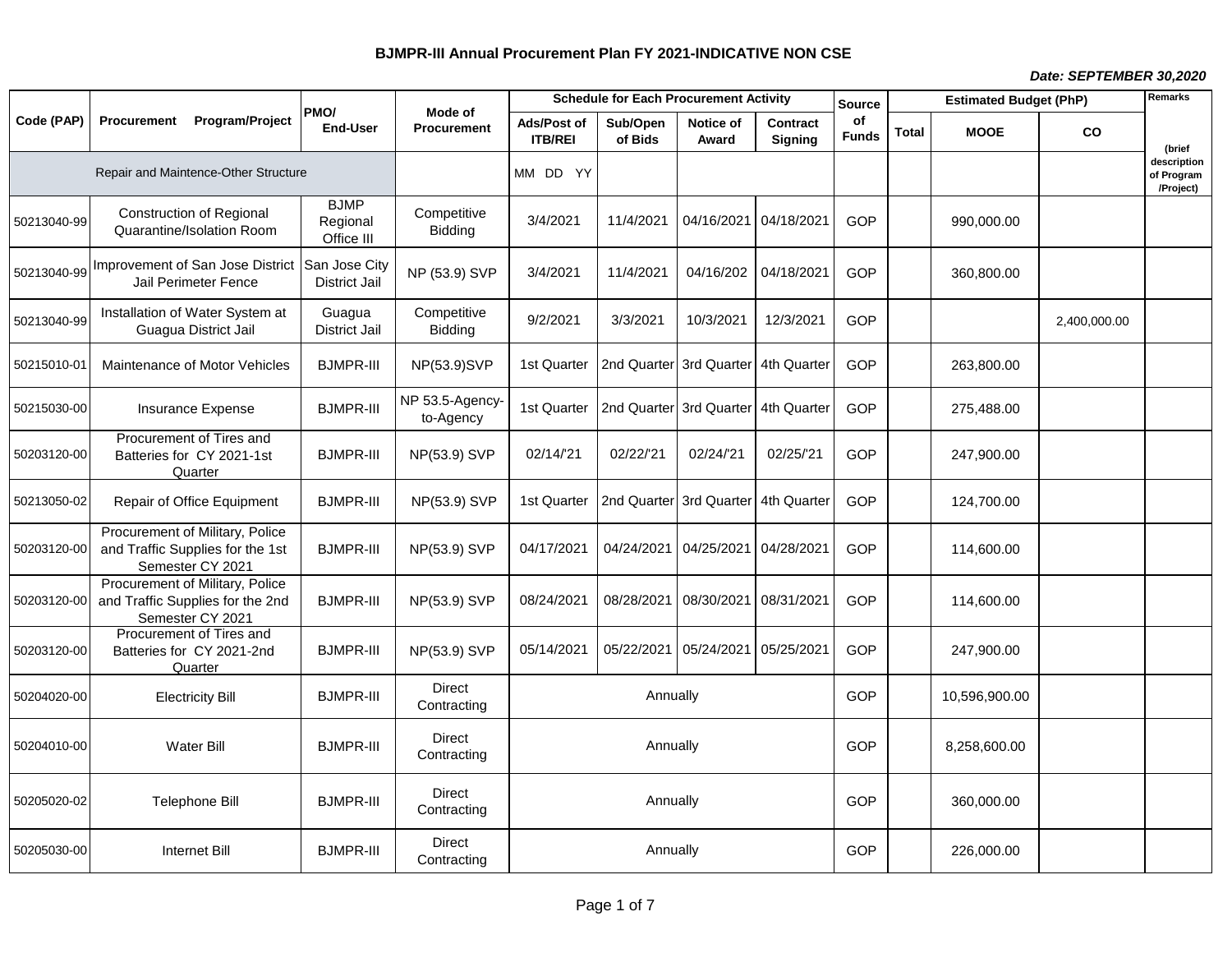| 50205030-00 | Taxes, Duties and Licenses                                                                                                  | <b>BJMPR-III</b> | NP 53.5-Agency-<br>to-Agency | Annually   |            |            |                        |            | 40,691.00    |  |
|-------------|-----------------------------------------------------------------------------------------------------------------------------|------------------|------------------------------|------------|------------|------------|------------------------|------------|--------------|--|
| 50205030-00 | <b>Fidelity Bond</b>                                                                                                        | <b>BJMPR-III</b> | NP 53.5-Agency-<br>to-Agency | Annually   |            |            |                        |            | 300,769.00   |  |
| 50205030-00 | Printing and Publication (1st<br>Quarter 2021)                                                                              | <b>BJMPR-III</b> | NP(53.9)SVP                  | 02/27/2021 | 6/3/2021   | 9/3/2021   | 10/3/2021              | <b>GOP</b> | 113,942.00   |  |
| 50205030-00 | Printing and Publication (2nd<br>Quarter 2021)                                                                              | <b>BJMPR-III</b> | NP(53.9)SVP                  | 04/16/2021 | 04/22/2021 | 04/23/2021 | 04/25/2021             | <b>GOP</b> | 113,942.00   |  |
| 50205030-00 | Printing and Publication (3rd<br>Quarter 2021)                                                                              | <b>BJMPR-III</b> | NP(53.9)SVP                  | 07/18/2021 | 07/25/2021 |            | 07/26/2021 07/258/2021 | <b>GOP</b> | 113,942.00   |  |
| 50205030-00 | Printing and Publication (4th<br>Quarter 2021)                                                                              | <b>BJMPR-III</b> | NP(53.9)SVP                  | 4/10/2021  | 10/17/2021 | 10/21/2021 | 10/23/2021             | <b>GOP</b> | 113,942.00   |  |
| 50203990-00 | Procurement of<br>Custome/Uniform & Other<br>Supplies for Cultural & Athletic<br>Activities of BJMP Region III<br>Personnel | <b>BJMPR-III</b> | Competitive<br>Bidding       | 06/18/2021 | 5/7/2021   | 9/7/2021   | 11/7/2021              | GOP        | 1,299,000.00 |  |
| 50205010-00 | Postage and Courrier Services                                                                                               | <b>BJMPR-III</b> | Direct<br>Contracting        | N/A        |            |            |                        |            | 18,000.00    |  |
| 50203090-00 | Procurement of Fuel, Oil and<br>Lubricant for the month of<br>January 2021                                                  | <b>BJMPR-III</b> | <b>Direct</b><br>Contracting | N/A        |            |            |                        |            | 190,200.00   |  |
| 50203090-00 | Procurement of Fuel, Oil and<br>Lubricant for the month of<br>February 2021                                                 | <b>BJMPR-III</b> | <b>Direct</b><br>Contracting | N/A        |            |            |                        |            | 190,200.00   |  |
| 50203090-00 | Procurement of Fuel, Oil and<br>Lubricant for the month of March<br>2021                                                    | <b>BJMPR-III</b> | <b>Direct</b><br>Contracting |            | N/A        |            |                        | GOP        | 190,200.00   |  |
| 50203090-00 | Procurement of Fuel, Oil and<br>Lubricant for the month of April<br>2021                                                    | <b>BJMPR-III</b> | <b>Direct</b><br>Contracting |            | N/A        |            |                        | <b>GOP</b> | 190,200.00   |  |
| 50203090-00 | Procurement of Fuel, Oil and<br>Lubricant for the month of May<br>2021                                                      | <b>BJMPR-III</b> | Direct<br>Contracting        |            | N/A        |            |                        | GOP        | 190,200.00   |  |
| 50203090-00 | Procurement of Fuel, Oil and<br>Lubricant for the month of June<br>2021                                                     | <b>BJMPR-III</b> | Direct<br>Contracting        | N/A        |            |            |                        |            | 190,200.00   |  |
| 50203090-00 | Procurement of Fuel, Oil and<br>Lubricant for the month of July<br>2021                                                     | <b>BJMPR-III</b> | <b>Direct</b><br>Contracting | N/A        |            |            |                        |            | 190,200.00   |  |
| 50203090-00 | Procurement of Fuel, Oil and<br>Lubricant for the month of<br>August 2021                                                   | <b>BJMPR-III</b> | <b>Direct</b><br>Contracting | N/A        |            |            |                        |            | 190,200.00   |  |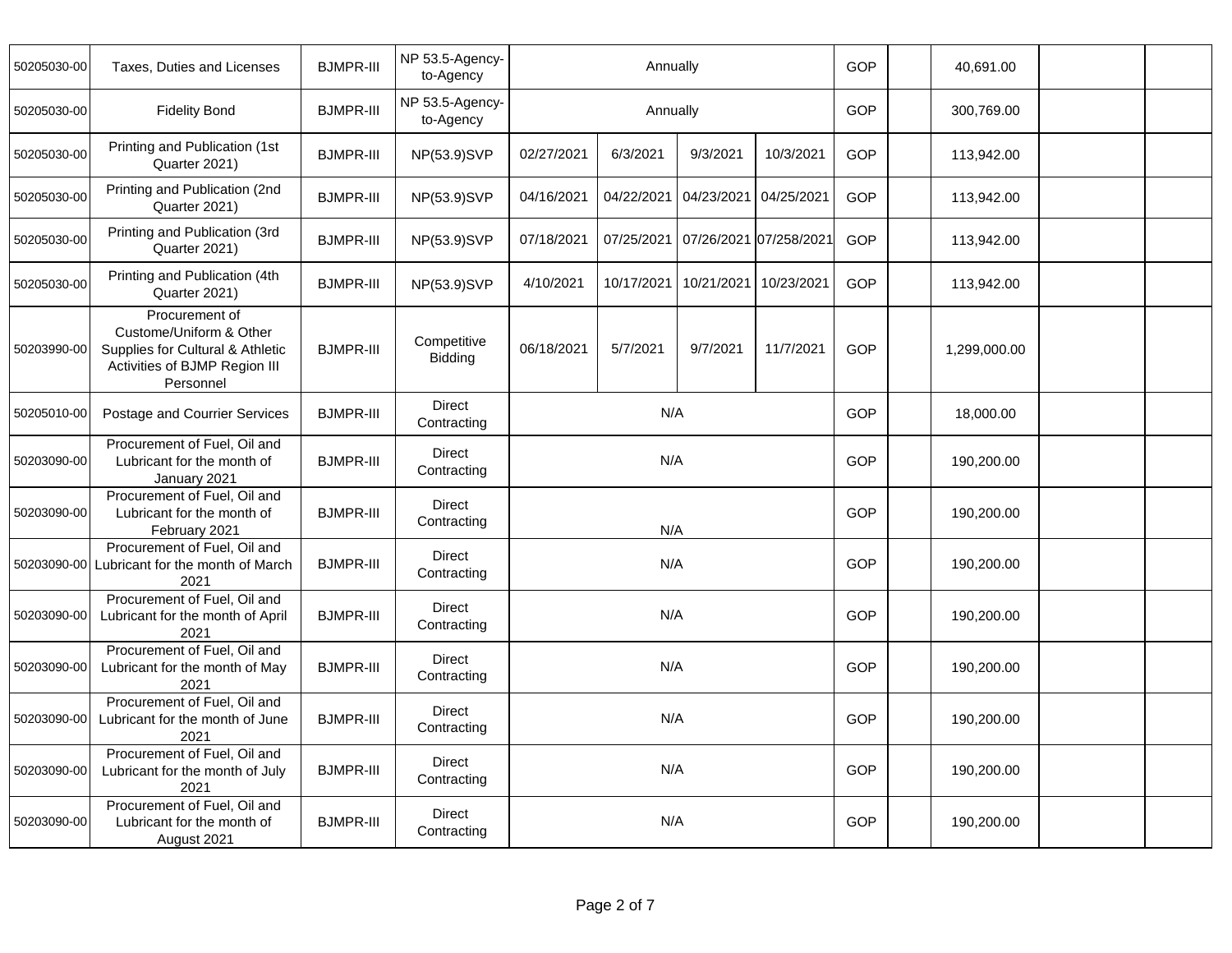| 50203090-00 | Procurement of Fuel, Oil and<br>Lubricant for the month of<br>September 2021                                                          | <b>BJMPR-III</b> | Direct<br>Contracting        |            | N/A        |            |            | GOP        | 190,200.00   |  |
|-------------|---------------------------------------------------------------------------------------------------------------------------------------|------------------|------------------------------|------------|------------|------------|------------|------------|--------------|--|
| 50203090-00 | Procurement of Fuel, Oil and<br>Lubricant for the months of<br>October 2021                                                           | <b>BJMPR-III</b> | <b>Direct</b><br>Contracting | N/A        |            |            |            |            | 190,200.00   |  |
| 50203090-00 | Procurement of Fuel, Oil and<br>Lubricant for the month of<br>November 2021                                                           | <b>BJMPR-III</b> | <b>Direct</b><br>Contracting |            | N/A        |            |            | GOP        | 190,200.00   |  |
| 50203090-00 | Procurement of Fuel, Oil and<br>Lubricant for the month of<br>December 2021                                                           | <b>BJMPR-III</b> | <b>Direct</b><br>Contracting | N/A        |            |            |            |            | 190,200.00   |  |
| 50202010-00 | Seminars and Workshops                                                                                                                | <b>BJMPR-III</b> | NP(53.9) SVP                 | N/A        |            |            |            |            | 669,912.00   |  |
| 50203080-00 | Procurement of Various Medical,<br>Dental and Laboratory Supplies<br>for the 1st Quarter 2021                                         | <b>BJMPR-III</b> | NP(53.9) SVP                 | 02/20/2021 | 02/27/2021 | 1/3/2021   | 4/3/2021   | GOP        | 293,400.00   |  |
| 50203080-00 | Procurement of Various Medical,<br>Dental and Laboratory Supplies<br>for the 2nd Quarter 2021                                         | <b>BJMPR-III</b> | NP(53.9) SVP                 | 04/20/2021 | 04/27/2021 | 1/5/2021   | 4/5/2021   | GOP        | 293,400.00   |  |
| 50203080-00 | Procurement of Various Medical,<br>Dental and Laboratory Supplies<br>for the 3rd Quarter 2021                                         | <b>BJMPR-III</b> | NP(53.9) SVP                 | 07/20/2021 | 07/27/2021 | 1/8/2021   | 4/8/2021   | <b>GOP</b> | 293,400.00   |  |
| 50203080-00 | Procurement of Various Medical,<br>Dental and Laboratory Supplies<br>for the 4th Quarter 2021                                         | <b>BJMPR-III</b> | NP(53.9) SVP                 | 10/20/2021 | 10/27/2021 | 1/11/2021  | 4/11/2021  | GOP        | 293,400.00   |  |
| 50203990-00 | Procurement of 1 Lot of Various<br>Rehabilitation Supplies-Yellow T-<br>shirt, Brown Pants & Hygienic of<br>PDL for 1st Quarter 2021  | <b>BJMPR-III</b> | Competitive<br>Bidding       | 8/2/2021   | 02/15/2021 | 02/23/2021 | 02/26/2021 | <b>GOP</b> | 3,149,400.00 |  |
| 50203990-00 | Procurement of 1 Lot Various<br>Rehabilitation Supplies-Yellow T-<br>shirt, Brown Pants & Hygienic of<br>PDL for 2nd Quarter 2021     | <b>BJMPR-III</b> | Competitive<br>Bidding       | 8/4/2021   | 04/15/2021 | 04/23/2021 | 04/26/2021 | <b>GOP</b> | 3,149,400.00 |  |
| 50203990-00 | Procurement of 1 Lot Various<br>Rehabilitation Supplies-Yellow T-<br>shirt, Brown Pants & Hygienic<br>of PDL for the 3rd Quarter 2021 | <b>BJMPR-III</b> | Competitive<br>Bidding       | 8/7/2021   | 07/15/2021 | 07/23/2021 | 07/26/2021 | GOP        | 3,149,400.00 |  |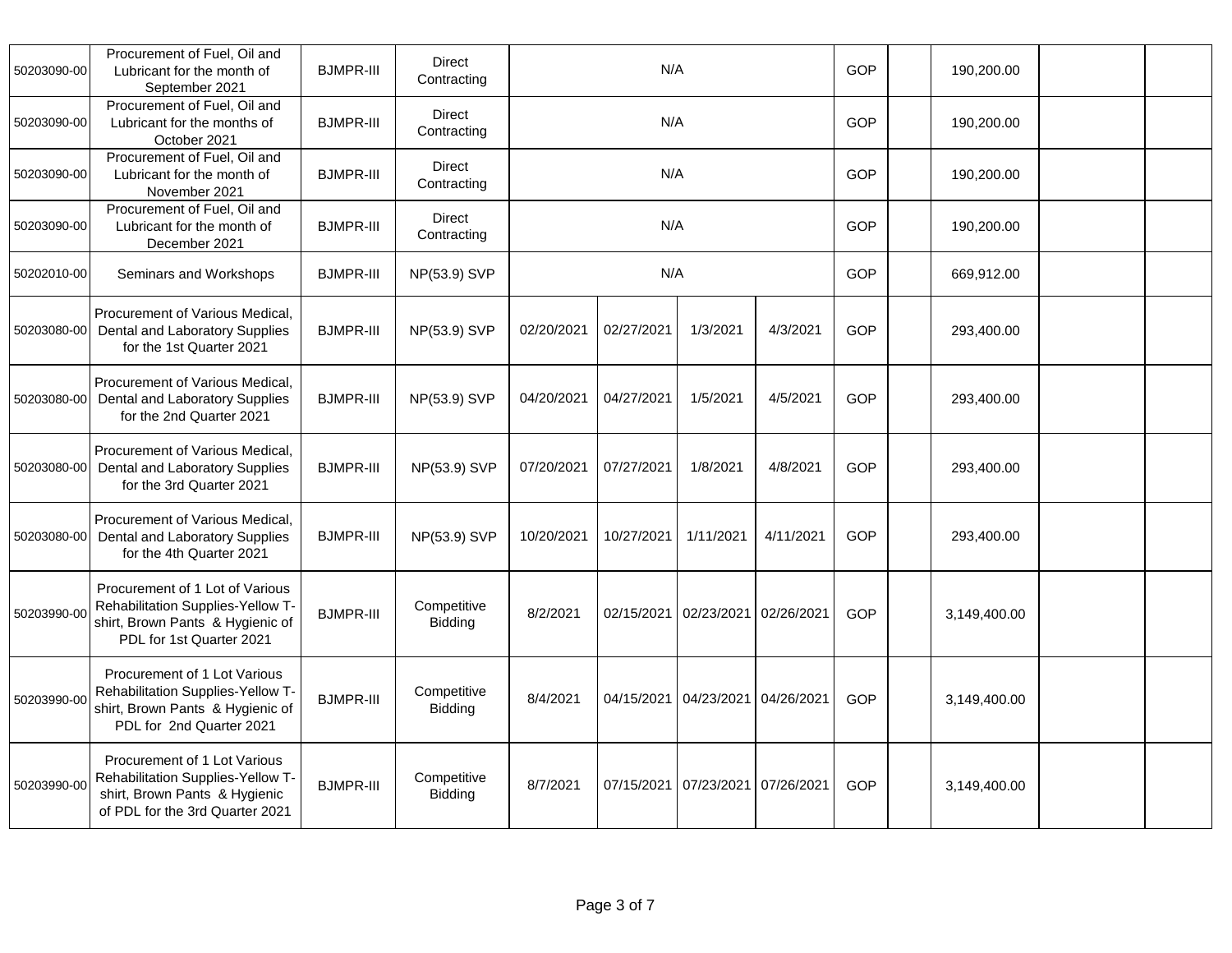| 50203990-00 | Procurement of 1 Lot of Various<br>Rehabilitation Supplies-Yellow T-<br>shirt, Brown Pants & Hygienic of<br>PDL for the 4th Quarter 2021 | <b>BJMPR-III</b> | Competitive<br>Bidding        | 8/10/2021  | 10/15/2021            | 10/23/2021 | 10/26/2021 | <b>GOP</b> | 3,149,400.00 |  |
|-------------|------------------------------------------------------------------------------------------------------------------------------------------|------------------|-------------------------------|------------|-----------------------|------------|------------|------------|--------------|--|
| 50203070-00 | Procurement of 1 Lot of Various<br>Drugs & Medicines for the month<br>of January 2021                                                    | <b>BJMPR-III</b> | Competitive<br>Bidding        | 01/23/2021 | 12/2/2021             | 02/15/2021 | 02/18/2021 | <b>GOP</b> | 3,457,100.00 |  |
| 50203070-00 | Procurement of 1 Lot of Various<br>Drugs and Medicines for the<br>Month of February 2021                                                 | <b>BJMPR-III</b> | Competitive<br><b>Bidding</b> | 01/28/2021 | 11/2/2021             | 02/14/2021 | 02/15/2021 | GOP        | 3,457,100.00 |  |
| 50203070-00 | Procurement of 1 Lot of Various<br>Drugs and Medicines for the<br>Month of March 2021                                                    | <b>BJMPR-III</b> | Competitive<br>Bidding        | 01/22/2021 | 03/13/2021            | 03/16/2021 | 03/17/2021 | GOP        | 3,457,100.00 |  |
| 50203070-00 | Procurement of 1 Lot of Various<br>Drugs and Medicines for the<br>Month of April 2021                                                    | <b>BJMPR-III</b> | Competitive<br><b>Bidding</b> | 11/3/2021  | 03/30/2021            | 1/4/2021   | 2/4/2021   | GOP        | 3,457,100.00 |  |
| 50203070-00 | Procurement of 1 Lot of Various<br>Drugs and Medicines for the<br>Month of May 2021                                                      | <b>BJMPR-III</b> | Competitive<br>Bidding        | 04/16/2021 | 6/5/2021              | 9/5/2021   | 10/5/2021  | GOP        | 3,457,100.00 |  |
| 50203070-00 | Procurement of 1 Lot of Various<br>Drugs and Medicines for the<br>Month of June 2021                                                     | <b>BJMPR-III</b> | Competitive<br><b>Bidding</b> | 05/17/2021 | 7/6/2021              | 9/6/2021   | 10/6/2021  | GOP        | 3,457,100.00 |  |
| 50203070-00 | Procurement of 1 Lot of Various<br>Drugs and Medicines for the<br>Month of July 2021                                                     | <b>BJMPR-III</b> | Competitive<br><b>Bidding</b> | 06/21/2021 | 8/7/2021              | 10/7/2021  | 07/13/2021 | GOP        | 3,457,100.00 |  |
| 50203070-00 | Procurement of 1 Lot of Various<br>Drugs and Medicines for the<br>Month of August 2021                                                   | <b>BJMPR-III</b> | Competitive<br><b>Bidding</b> | 07/21/2021 | 8/8/2021              | 10/8/2021  | 08/13/2021 | <b>GOP</b> | 3,457,100.00 |  |
| 50203070-00 | Procurement of 1 Lot of Various<br>Drugs and Medicines for the<br>Month of September 2021                                                | <b>BJMPR-III</b> | Competitive<br><b>Bidding</b> | 08/30/2021 | 09/17/2021            | 09/19/2021 | 09/21/2021 | <b>GOP</b> | 3,457,100.00 |  |
| 50203070-00 | Procurement of 1 Lot of Various<br>Drugs and Medicines for the<br>Month of October 2021                                                  | <b>BJMPR-III</b> | Competitive<br>Bidding        | 09/30/2021 | 10/17/2021            | 10/20/2021 | 10/23/2021 | GOP        | 3,457,100.00 |  |
| 50203070-00 | Procurement of 1 Lot of Various<br>Drugs and Medicines for the<br>Month of November 2021                                                 | <b>BJMPR-III</b> | Competitive<br>Bidding        | 10/30/2021 | 11/17/2021 11/26/2021 |            | 11/27/2021 | GOP        | 3,457,100.00 |  |
| 50203070-00 | Procurement of 1 Lot of Various<br>Drugs and Medicines for the<br>Month of December 2021                                                 | <b>BJMPR-III</b> | Competitive<br>Bidding        | 11/22/2021 | 12/12/2021            | 12/15/2021 | 12/16/2021 | GOP        | 3,457,100.00 |  |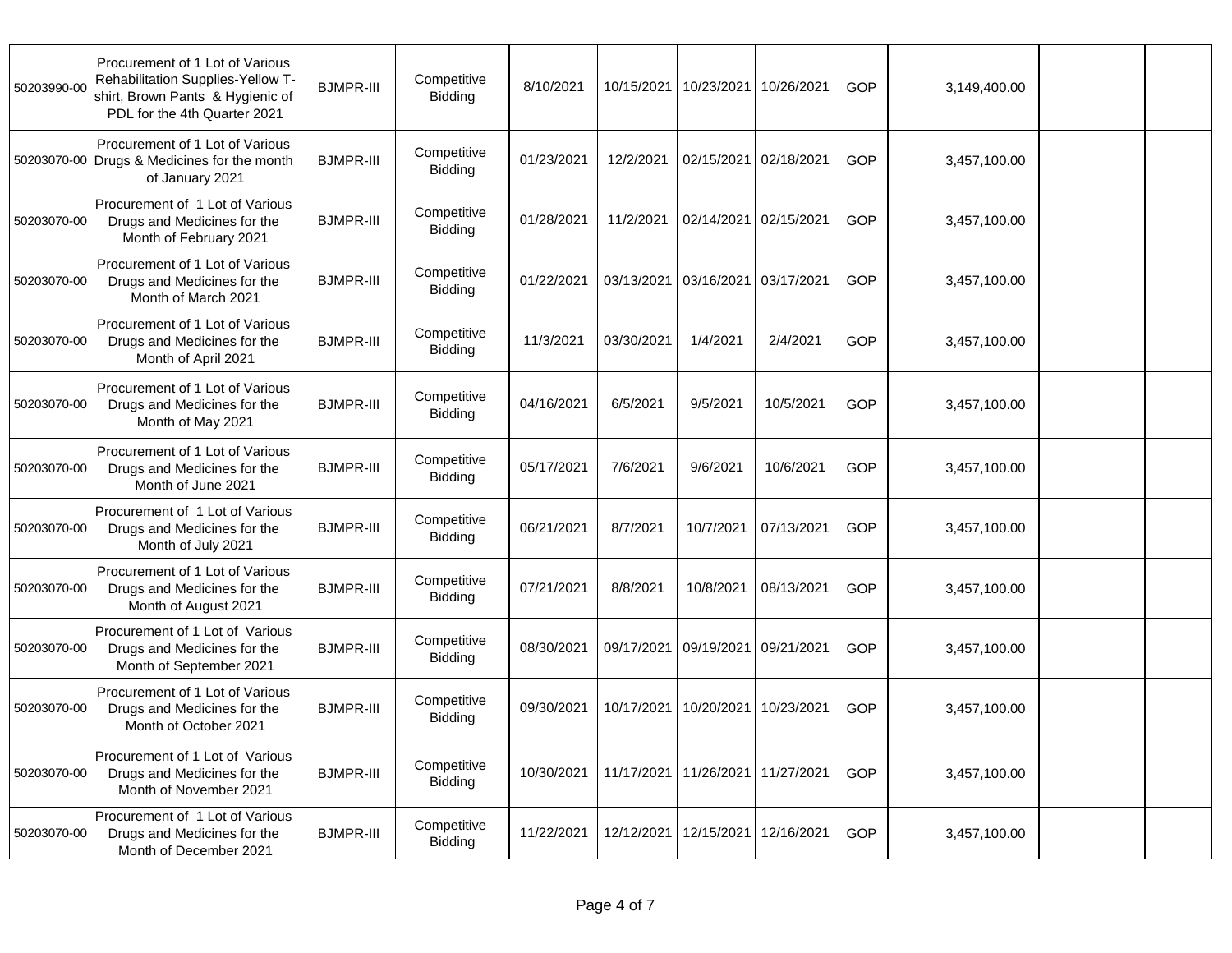| 50203290-00 | Procurement of PDL medical<br>support for the month of January<br>2021                   | <b>BJMPR-III</b> | Competitive<br><b>Bidding</b> | 01/23/2021 | 12/2/2021             | 02/15/2021 | 02/18/2021                      | <b>GOP</b> | 1,000,910.42 |  |
|-------------|------------------------------------------------------------------------------------------|------------------|-------------------------------|------------|-----------------------|------------|---------------------------------|------------|--------------|--|
| 50203290-00 | Procurement of PDL medical<br>support for the month of<br>February 2021                  | <b>BJMPR-III</b> | Competitive<br><b>Bidding</b> | 01/28/2021 | 11/2/2021             | 02/14/2021 | 02/15/2021                      | GOP        | 1,000,910.42 |  |
| 50203290-00 | Procurement of PDL medical<br>support for the month of March<br>2021                     | <b>BJMPR-III</b> | Competitive<br><b>Bidding</b> | 02/22/2021 | 03/13/2021            | 03/16/2021 | 03/17/2021                      | GOP        | 1,000,910.42 |  |
| 50203290-00 | Procurement of PDL medical<br>support for the month of April<br>2021                     | <b>BJMPR-III</b> | Competitive<br><b>Bidding</b> | 11/3/2021  | 03/30/2021            | 1/4/2021   | 2/4/2021                        | GOP        | 1,000,910.42 |  |
| 50203290-00 | Procurement of PDL medical<br>support for the month of May<br>2021                       | <b>BJMPR-III</b> | Competitive<br><b>Bidding</b> | 04/16/2021 | 6/5/2021              | 9/5/2021   | 10/5/2021                       | <b>GOP</b> | 1,000,910.42 |  |
| 50203290-00 | Procurement of PDL medical<br>support for the month of June<br>2021                      | <b>BJMPR-III</b> | Competitive<br><b>Bidding</b> | 05/17/2021 | 7/6/2021              | 9/6/2021   | 10/6/2021                       | GOP        | 1,000,910.42 |  |
| 50203290-00 | Procurement of PDL medical<br>support for the month of July<br>2021                      | <b>BJMPR-III</b> | Competitive<br><b>Bidding</b> | 06/21/2021 | 8/7/2021              | 10/7/2021  | 07/13/2021                      | <b>GOP</b> | 1,000,910.42 |  |
| 50203290-00 | Procurement of PDL medical<br>support for the month of August<br>2021                    | <b>BJMPR-III</b> | Competitive<br><b>Bidding</b> | 07/21/2021 | 8/8/2021              | 10/8/2021  | 08/13/2021                      | GOP        | 1,000,910.42 |  |
| 50203290-00 | Procurement of PDL medical<br>support for the month of<br>September 2021                 | <b>BJMPR-III</b> | Competitive<br><b>Bidding</b> | 08/30/2021 | 09/17/2021            | 09/19/2021 | 09/21/2021                      | GOP        | 1,000,910.42 |  |
| 50203290-00 | Procurement of PDL medical<br>support for the month of October<br>2021                   | <b>BJMPR-III</b> | Competitive<br><b>Bidding</b> | 09/30/2021 | 10/17/2021            | 10/20/2021 | 10/23/2021                      | GOP        | 1,000,910.42 |  |
| 50203290-00 | Procurement of PDL medical<br>support for the month of<br>November 2021                  | <b>BJMPR-III</b> | Competitive<br><b>Bidding</b> | 10/30/2021 | 11/17/2021 11/26/2021 |            | 11/27/2021                      | GOP        | 1,000,910.42 |  |
| 50203290-00 | Procurement of PDL medical<br>support for the month of<br>December 2021                  | <b>BJMPR-III</b> | Competitive<br><b>Bidding</b> | 11/22/2021 | 12/12/2021            | 12/15/2021 | 12/16/2021                      | GOP        | 1,000,910.42 |  |
| 50203010-00 | Procurement of 1 Lot of Various<br>Office Supplies for the Month of<br>January 2021      | <b>BJMPR-III</b> | Competitive<br><b>Bidding</b> | 01/23/2021 | 12/2/2021             | 02/15/2021 | 02/18/2021                      | GOP        | 1,253,413.15 |  |
| 50203010-00 | Procurement of 1 Lot of Various<br>Office Supplies for the Month of<br>February 2021     | <b>BJMPR-III</b> | Competitive<br><b>Bidding</b> | 01/28/2021 |                       |            | 11/2/2021 02/14/2021 02/15/2021 | GOP        | 1,253,413.15 |  |
| 50203010-00 | Procurement of 1 Lot of Various<br>Office Supplies for the Month of<br><b>March 2021</b> | <b>BJMPR-III</b> | Competitive<br>Bidding        | 01/22/2021 | 03/13/2021 03/16/2021 |            | 03/17/2021                      | GOP        | 1,253,413.15 |  |
| 50203010-00 | Procurement of 1 Lot of Various<br>Office Supplies for the Month of<br>April 2021        | <b>BJMPR-III</b> | Competitive<br>Bidding        | 11/3/2021  | 03/30/2021            | 1/4/2021   | 2/4/2021                        | GOP        | 1,253,413.15 |  |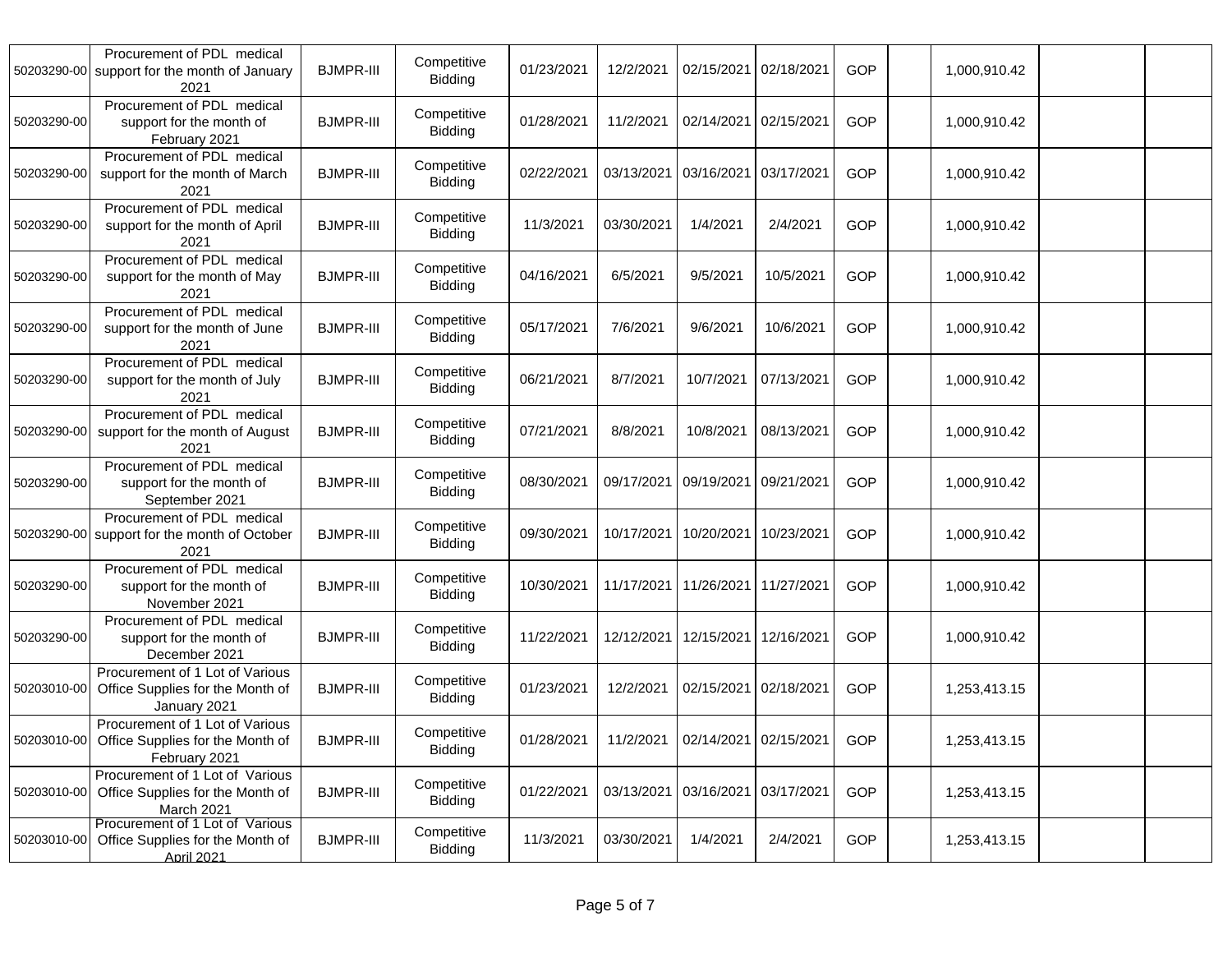| 50203010-00 | Procurement of 1 Lot of Various<br>Office Supplies for the Month of<br>May 2021         | <b>BJMPR-III</b> | Competitive<br><b>Bidding</b> | 04/16/2021 | 6/5/2021              | 9/5/2021   | 10/5/2021  | <b>GOP</b> | 1,253,413.15  |  |
|-------------|-----------------------------------------------------------------------------------------|------------------|-------------------------------|------------|-----------------------|------------|------------|------------|---------------|--|
| 50203010-00 | Procurement of 1 Lot of Various<br>Office Supplies for the Month of<br>June 2021        | <b>BJMPR-III</b> | Competitive<br>Bidding        | 05/17/2021 | 7/6/2021              | 9/6/2021   | 10/6/2021  | GOP        | 1,253,413.15  |  |
| 50203010-00 | Procurement of 1 Lot of Various<br>Office Supplies for the Month of<br><b>July 2021</b> | <b>BJMPR-III</b> | Competitive<br>Bidding        | 06/21/2021 | 8/7/2021              | 10/7/2021  | 07/13/2021 | GOP        | 1,253,413.15  |  |
| 50203010-00 | Procurement of 1 Lot of Various<br>Office Supplies for the Month of<br>August 2021      | <b>BJMPR-III</b> | Competitive<br><b>Bidding</b> | 07/21/2021 | 8/8/2021              | 10/8/2021  | 08/13/2021 | GOP        | 1,253,413.15  |  |
| 50203010-00 | Procurement of 1 Lot of Various<br>Office Supplies for the Month of<br>September 2021   | <b>BJMPR-III</b> | Competitive<br>Bidding        | 08/30/2021 | 09/17/2021            | 09/19/2021 | 09/21/2021 | <b>GOP</b> | 1,253,413.15  |  |
| 50203010-00 | Procurement of 1 Lot of Various<br>Office Supplies for the Month of<br>October 2021     | <b>BJMPR-III</b> | Competitive<br>Bidding        | 09/30/2021 | 10/17/2021            | 10/20/2021 | 10/23/2021 | GOP        | 1,253,413.15  |  |
| 50203010-00 | Procurement of 1 Lot of Various<br>Office Supplies for the Month of<br>November 2021    | <b>BJMPR-III</b> | Competitive<br><b>Bidding</b> | 10/30/2021 | 11/17/2021            | 11/26/2021 | 11/27/2021 | GOP        | 1,253,413.15  |  |
| 50203010-00 | Procurement of 1 Lot of Various<br>Office Supplies for the Month of<br>December 2021    | <b>BJMPR-III</b> | Competitive<br>Bidding        | 11/22/2021 | 12/12/2021 12/15/2021 |            | 12/16/2021 | <b>GOP</b> | 1,253,413.15  |  |
| 50203050-00 | Prisoner's Subsistence<br>Allowance for the Month of<br>January 2021                    | <b>BJMPR-III</b> | Shopping                      |            |                       |            |            | GOP        | 21,012,746.00 |  |
| 50203050-00 | <b>Prisoner's Subsistence</b><br>Allowance for the Month of<br>February 2021            | <b>BJMPR-III</b> | Shopping                      |            |                       |            |            | GOP        | 21,012,746.00 |  |
| 50203050-00 | Prisoner's Subsistence<br>Allowance for the Month of<br>March 2021                      | <b>BJMPR-III</b> | Shopping                      |            |                       |            |            | GOP        | 21,012,746.00 |  |
| 50203050-00 | Prisoner's Subsistence<br>Allowance for the Month of April<br>2021                      | <b>BJMPR-III</b> | Shopping                      |            |                       |            |            | <b>GOP</b> | 21,012,746.00 |  |
| 50203050-00 | Prisoner's Subsistence<br>Allowance for the Month of May<br>2021                        | <b>BJMPR-III</b> | Shopping                      |            |                       |            |            | <b>GOP</b> | 21,012,746.00 |  |
|             | Prisoner's Subsistence<br>50203050-00 Allowance for the Month of June<br>2021           | <b>BJMPR-III</b> | Shopping                      |            |                       |            |            | GOP        | 21,012,746.00 |  |
| 50203050-00 | Prisoner's Subsistence<br>Allowance for the Month of July<br>2021                       | <b>BJMPR-III</b> | Shopping                      |            |                       |            |            | GOP        | 21,012,746.00 |  |
| 50203050-00 | Prisoner's Subsistence<br>Allowance for the Month of<br>August 2021                     | <b>BJMPR-III</b> | Shopping                      |            |                       |            |            | <b>GOP</b> | 21,012,746.00 |  |